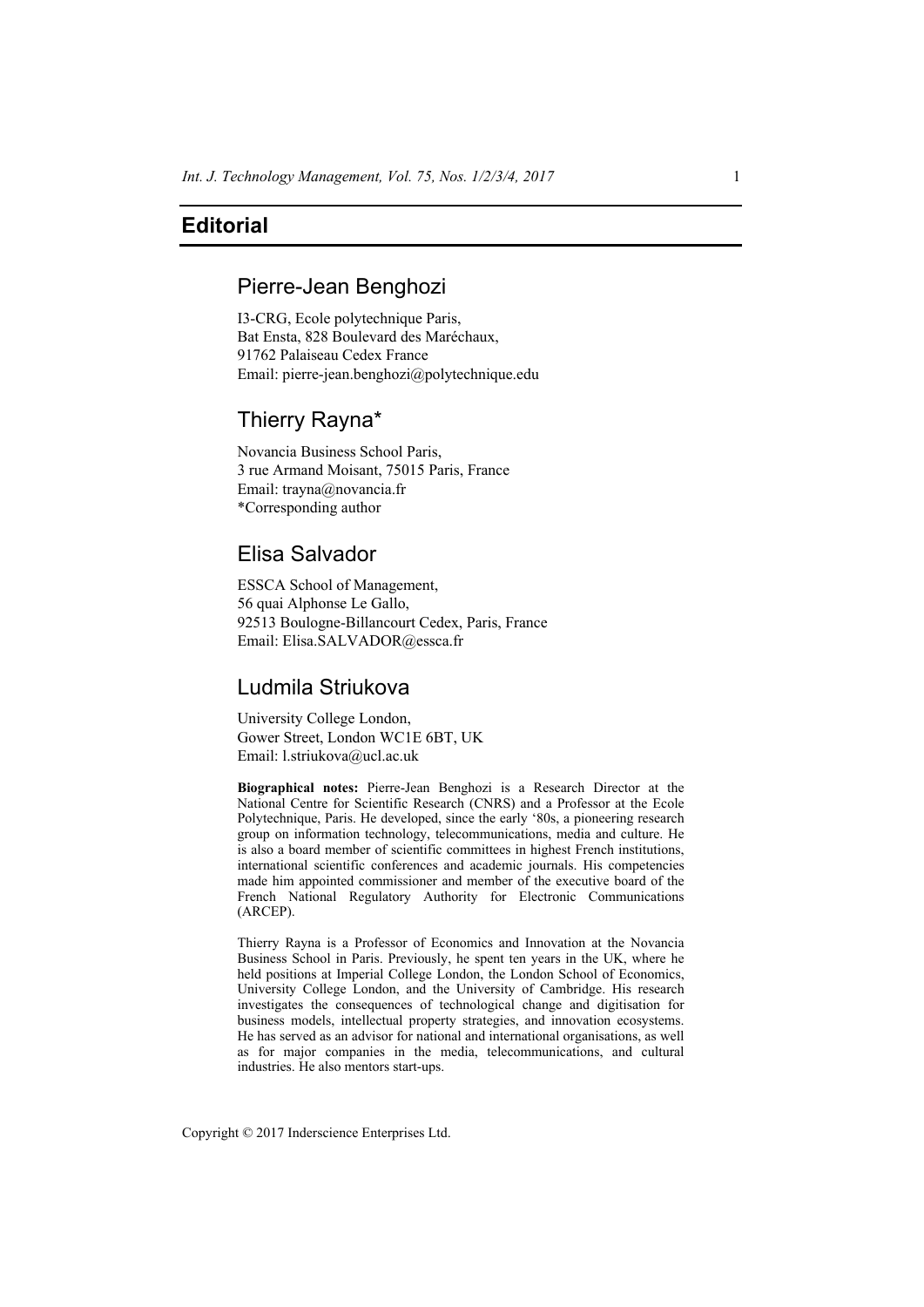#### 2 *P-J. Benghozi et al.*

Elisa Salvador holds an International PhD in Institutions, Economics and Law from the University of Turin, Italy. She has worked for the Italian National Research Council (CNR) on several projects focused on innovation policies. She won the CNR award Promotion of Research 2005 for her project 'The financing of research spin-offs: an analysis of the Italian case'. She has recently collaborated with the Polytechnic of Turin and with the ESCP-Europe Business School and she has been an Adjunct Professor at Iéseg School of Management, Economics and International Business Economics tracks (2014–2016). She is currently an Assistant Professor at the ESSCA School of Management, Management and Corporate Environment Department, and Associate Researcher at Ecole Polytechnique, Management Research Center.

Ludmila Striukova is a Senior Lecturer in the UCL School of Management at University College London. Her previous experience includes working as a Market Analyst for a statistical agency and as a Researcher at the King's College, University of London. She has published extensively in the area of innovation and technology management, and her research work has been used in numerous EU and national government reports. She also has used her telecommunications engineering background to mentor and advise technology based start-ups and multinational corporations.

Disruptions, and the subsequent need to innovate in order to overcome them, are so prevalent nowadays that a word – uberisation – was even coined to describe this phenomenon. While disruptions can take many forms and affect industries in a radically different manner, they all demonstrate the sharply increased complexity of the economic environment, which has led, as a response, to an extreme variability of business models.

While the creative industries, such as the music industry, were the first affected by these radical changes (Benghozi et al., 2015), offering a preview of the shape of things to come, major disruptions are now shaking up the entire service economy – through the so-called 'sharing economy' (Rayna and Striukova, 2016a), and it is only a matter of time, thanks to technology such as smartphones or 3D printing, before the product industries start facing the same challenges. In all these cases, though, the adequate response is always the same: rethink business models, as business model innovation is arguably the only way to ride disruption, instead of succumbing to it (Rayna and Striukova, 2016b).

Yet, as noted in Baden-Fuller and Haefliger (2013), the role of business models (and, by extension, ecosystems) in enabling a new technology to create a competitive advantage has often been underplayed in the literature. To help fill this gap a joint workshop between École Polytechnique (France) and University College London, two institutions at the forefront of knowledge in engineering and management, was held in London in March 2014 at the Shoreditch ('Tech City') campus of UCL. This very successful event, which saw inspiring contributions from 15 academics in various disciplines (computer science, economics, engineering, law, and management), paved the way for this special issue. The response to the call was significantly large with over 40 papers submitted, which attests the strong interest in the academic community towards the question of the role played by business models and ecosystems in leveraging technological change.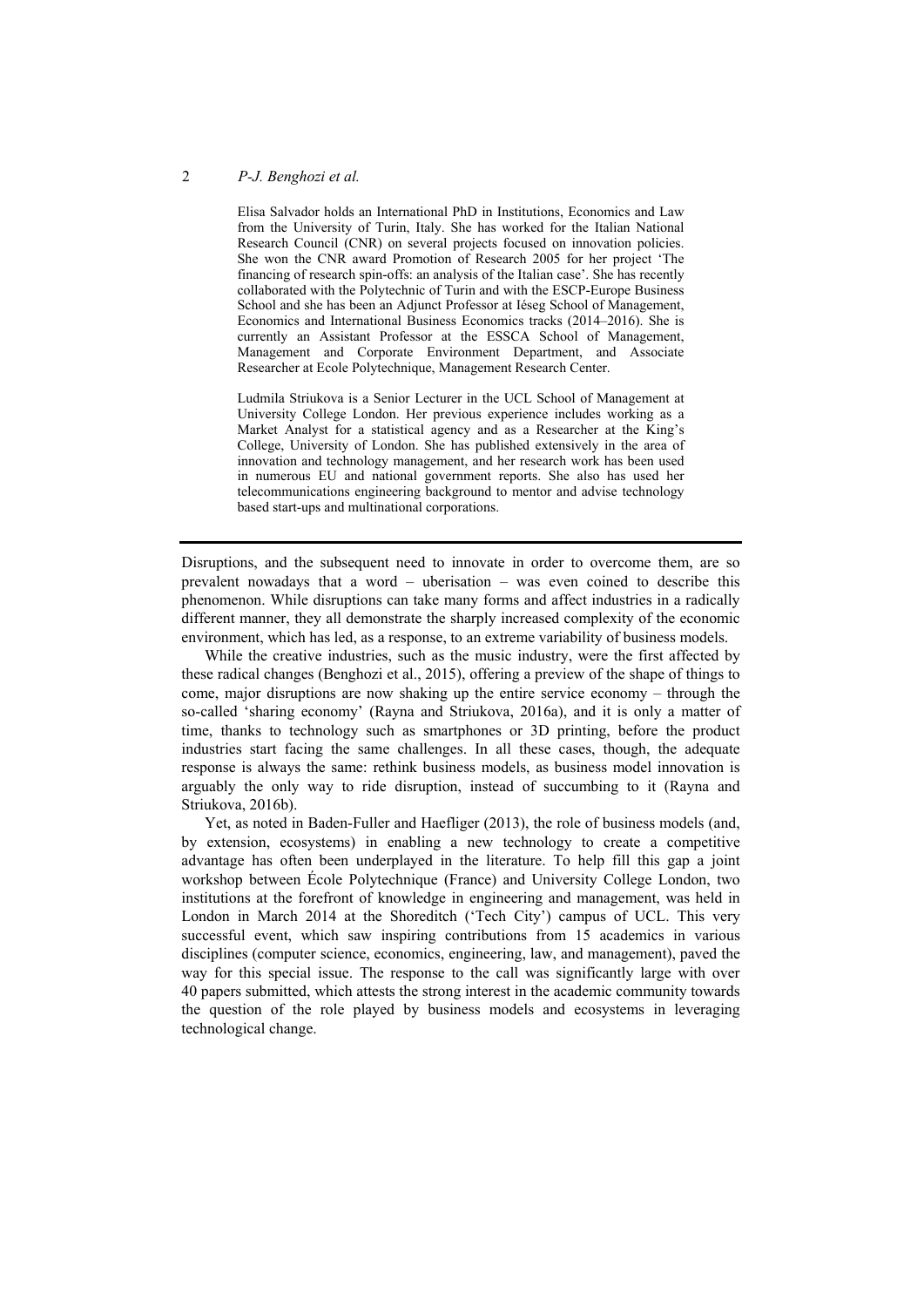#### *Editorial* 3

Nine high-quality articles were finally retained for this special issue. Together, they both broaden and deepen our understanding of the question at hand. A first contribution of this special issue is to demonstrate that, far from affecting only the cultural and creative industries, technical change also requires rethinking business models and ecosystems in far more traditional industries. While the cultural and creative industries can indeed be seen as forerunners of changes (and challenges) that will eventually affect the entire economy (Benghozi and Salvador, 2016), it is just as critical to understand the role played by business models and ecosystems in other industries, especially because changes in these industries often remain less visible.

For this reason, many articles in this special issue are devoted to industries that have been generally less investigated, but which are nonetheless particularly worthy of interest, because of their critical importance (health, in Rose et al.), industrial implications (energy, in Ben Mahmoud-Jouini and Charue-Duboc), integrative potential with other technologies (automobile and the internet of things, in Olleros) or because they illustrate change in more traditional industries (pinball machines, in Tellier).

A further insight provided in this special issue is that business models are not just an afterthought that emerges once technology, organisation and output have been defined, but are instead fully embedded within these other dimensions (Rose et al.). Furthermore, there is a clear trend of evolution of business models (Lyubareva et al., 2014), which moves away from the traditional view of firms as autonomous entities towards a model where firms are integral part of an ecosystem and cooperate continuously with stakeholders in the ecosystem who are tightly integrated in production and open innovation processes.

These ecosystems are now at the root of product creation, service creation, but also of innovative activities themselves (Ben Mahmoud-Jouini and Charue-Duboc). Consequently, it becomes critical to understand the determinants of emergence and growth of ecosystems, as well as the mechanisms that can help foster cooperation among stakeholders. Here as well, just as in the case of business models, it is essential to be able to comprehend and reflect upon all the dimensions (technological, economic, organisational, and market) of an ecosystem.

While cooperation may still take place within fairly traditional ecosystems, new kinds of partnerships, such as crowdsourcing, have emerged thanks to digital technologies. In this respect, the range of contributions from the 'crowd' can indeed take many forms, as demonstrated by the Amazon Mechanical Turk case (Dalle et al.), where crowds of individuals perform human intelligence tasks (HITs) for firms. In such a case, the challenges, in terms of management cooperation and incentives to contribute, faced by the crowdsourcing platforms are, in fact, similar to those arising in more traditional ecosystems.

Yet, the importance of the question of cooperation and partnerships does not only occur at the firm level, but also affects regional and national innovation systems (Radziwon et al.). In this respect, value creation mechanisms do not only involve usual partners, but also 'complementors'. Because of that, innovation management and policies need to be rethought to fully encompass the new dimensions of the ecosystems in order to bolster knowledge management, communication, value and risk sharing.

In an ever-changing environment, it is also important to consider mechanisms that tend to stabilise ecosystems, as unstable ones render cooperation and long-term planning difficult. In this respect, Azzam et al. demonstrate the importance of the patent system,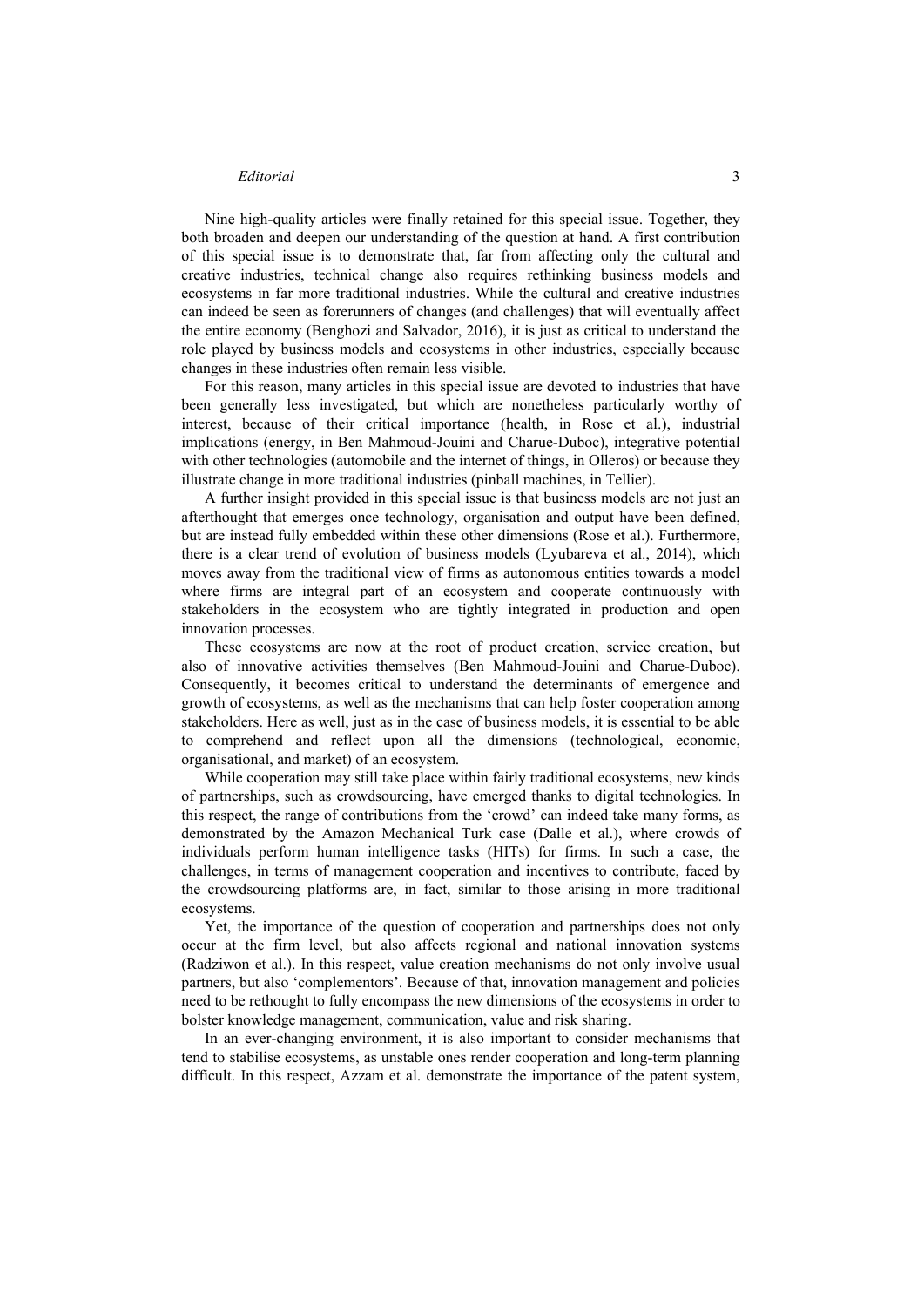### 4 *P-J. Benghozi et al.*

which enables strong relationships between large firms and SMEs, which is particularly critical in aerospace industry where large 'architect' companies interact with smaller and highly specialised ones.

Nevertheless, as emphasised in Tellier, even very successful and long-lasting ecosystems may eventually decline if the company at the heart of the ecosystem does not adapt its business model to the changing environment. In this respect, the example of technological change caused by digital technologies is particularly striking, as entire ecosystems have declined while new entrants that make use of radically different business models, as well as new forms of innovation and entrepreneurship, create their own ecosystem. These entrant firms may in fact be more prone to act entrepreneurially, i.e., more inclined to proactively create or transform markets and build ecosystems, and hereby, by achieving to alter customers' and shareholders' behaviour, tend to achieve a more effective technological transition (Berglund and Sandström). At the same time, new and more advanced forms of new venture creation have emerged – joint-ventures, incubators, business angels, spin-offs (Benghozi and Salvador, 2014) – as well as even entirely new words to describe their new business models (i.e., 'uberisation' or 'unicorns'). On this matter, Muegge and Mezen show that a more intense participation in the ecosystem is associated with higher business model differentiation, sophistication, and extent of change, but also that entrepreneurs who participate more intensely in the ecosystem derive greater benefits from it.

Yet, business model innovation and development of new ecosystems are not always sufficient to succeed. In this regard, the case of electric car detailed in Olleros is particularly illustrative, as the deeply interconnected nature of both the business model and the ecosystem is precisely what led to failure, as not all components of the business models and participants in the ecosystem are at the same stage of evolution, which is often the case for disruptive innovations. In this respect, keeping both the business model and the ecosystem in sync appears critical. In this case as well, timing is everything.

Overall, by considering a wide range of industries, the articles in this special issue do indeed demonstrate the critical importance of business models and ecosystems when it comes to leveraging technological change. While developing innovative business models and ecosystems may not always result in success, it is nonetheless necessary, as if doing it does not guarantee to move forward, not taking an innovative stance on business models and innovations certainly guaranties to move backwards. Thus, as discussed in Benghozi (2015), firms are placed in an ever-changing environment, which puts them in a position that is not unlike Lewis Carroll's Queen of Hearts' in Alice in Wonderland: "My dear, here we must run as fast as we can, just to stay in place. And if you wish to go anywhere you must run twice as fast as that" (Carroll, 1865).

#### **References**

- Baden-Fuller, C. and Haefliger, S. (2013) 'Business models and technological innovation', *Long Range Planning*, Vol. 46, No. 6, pp.419–426.
- Benghozi, P-J. (2015) 'Culture and the red queen', *Tafter Journal*, September/October, No. 84., [online] http://www.tafterjournal.it/2015/09/15/culture-and-the-red-queen/ (accessed January 2017).
- Benghozi, P-J. and Salvador, E. (2014) 'Are traditional industrial partnerships so strategic for research spinoff development? Some evidence from the Italian case', *Entrepreneurship & Regional Development: An International Journal*, Vol. 26, Nos. 1–2, pp.47–79.